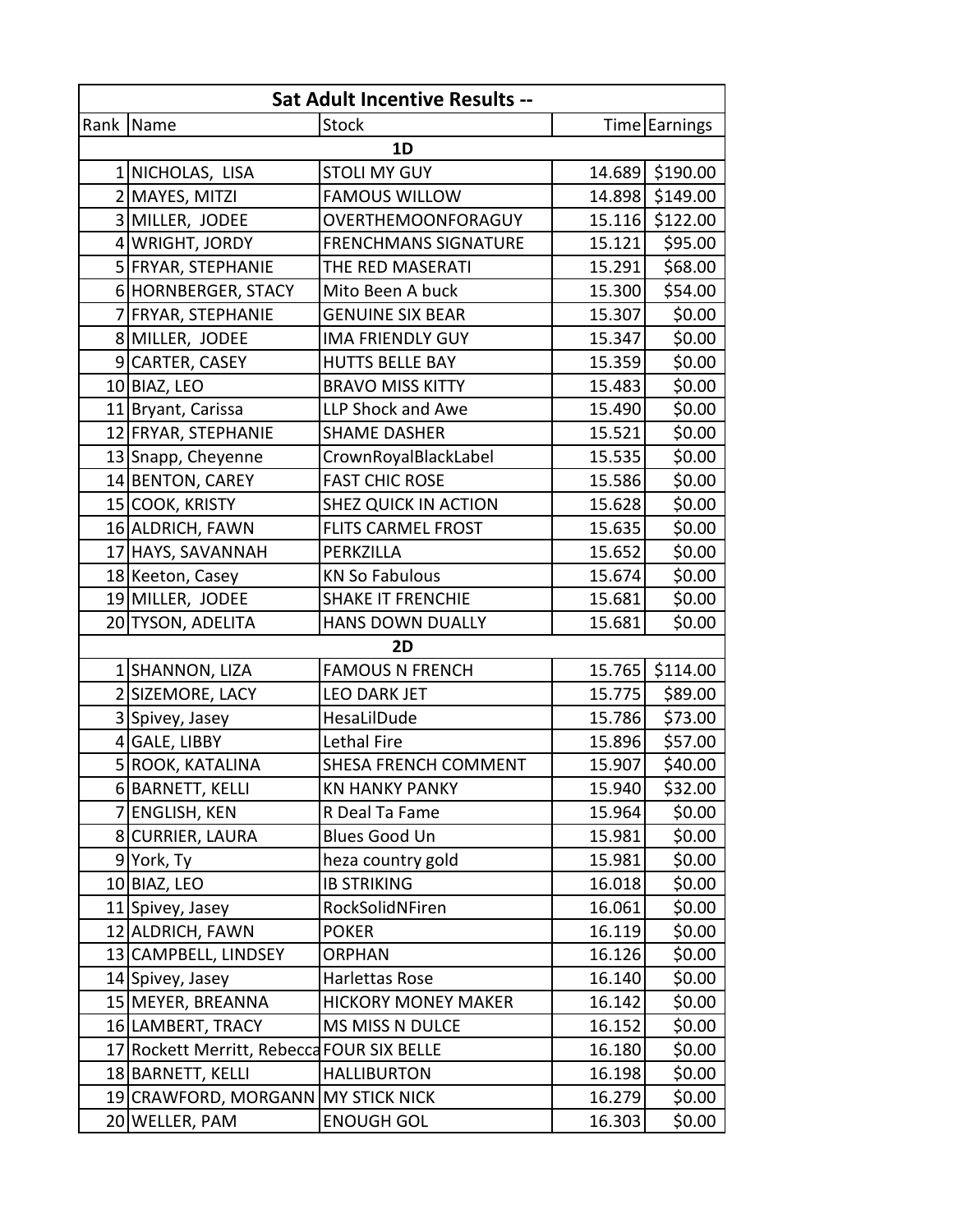|                  | 21 GREER, EMILY                       | <b>ELVIS GREER</b>         | 16.310 | \$0.00  |  |  |  |
|------------------|---------------------------------------|----------------------------|--------|---------|--|--|--|
|                  | 22 BISSETT, KELEY                     | <b>CSR PEPTO STYLISH</b>   | 16.330 | \$0.00  |  |  |  |
|                  | 23 SCHOPPA, ASHLEY                    | PERKIN AINT EASY           | 16.359 | \$0.00  |  |  |  |
|                  | 24 PIPES, KAILEY                      | <b>ROANS ROYAL SNOW</b>    | 16.371 | \$0.00  |  |  |  |
|                  | 25 Hair, Kelly                        | <b>VF Heza Red Stone</b>   | 16.383 | \$0.00  |  |  |  |
|                  | 26 Hubier, Tammy                      | A Game Fame                | 16.418 | \$0.00  |  |  |  |
|                  | 27 SIZEMORE, TANDI                    | <b>CLASSY METER MAN</b>    | 16.438 | \$0.00  |  |  |  |
|                  | 28 Hager, Kylena                      | Bar B Firewatersteel       | 16.499 | \$0.00  |  |  |  |
|                  | 29 WRIGHT, JORDY                      | <b>FAME TO DISCO</b>       | 16.499 | \$0.00  |  |  |  |
|                  | 30 CRAWFORD, MORGANN IMA FAMOUS BUNNY |                            | 16.509 | \$0.00  |  |  |  |
|                  | 31 Baty, Madison                      | Mr. JB 087                 | 16.685 | \$0.00  |  |  |  |
|                  |                                       | 3D                         |        |         |  |  |  |
|                  | 1 LAMBERT, TRACY                      | <b>CADILLAC</b>            | 16.691 | \$76.00 |  |  |  |
|                  | 2 LEWIS, ASHLEIGH                     | Perry's Rose               | 16.718 | \$59.00 |  |  |  |
|                  | 3 MCCULLOUGH, TAYLER                  | <b>VELVET</b>              | 16.891 | \$48.00 |  |  |  |
|                  | 4 MCCULLOUGH, TAYLER                  | <b>JETSON</b>              | 16.929 | \$38.00 |  |  |  |
|                  | 5 STRONG, AUDREY                      | <b>TWISTER STRONG</b>      | 16.941 | \$27.00 |  |  |  |
|                  | 6 NELSON, BRITTNEY                    | <b>SHELBY</b>              | 17.271 | \$22.00 |  |  |  |
|                  | 7 Jackson, Nikki                      | Fuego Maximo               | 17.332 | \$0.00  |  |  |  |
|                  | 8 NEITSCH, TRACEY                     | <b>BOON RUSH</b>           | 17.348 | \$0.00  |  |  |  |
|                  | 9 CURRIER, LAURA                      | Make Mine a Double         | 17.532 | \$0.00  |  |  |  |
|                  | 10   INGRACIA, MICHELLE               | JHB Penni Driftwood        | 17.588 | \$0.00  |  |  |  |
|                  | 11 GREER, EMILY                       | <b>BOOGIE GREER</b>        | 18.034 | \$0.00  |  |  |  |
|                  | 12 STRONG, AUDREY                     | <b>COSTA STRONG</b>        | 18.250 | \$0.00  |  |  |  |
|                  | 13 POLK, HALEY                        | ALL ON THE ROCKS           | 18.391 | \$0.00  |  |  |  |
|                  | 14 PIPES, KAILEY                      | Rockemsockemforcash        | 19.416 | \$0.00  |  |  |  |
|                  | 15 DOLLINS, KORI                      | <b>DREAMIN QUICK</b>       | 34.236 | \$0.00  |  |  |  |
| Final Time $= 0$ |                                       |                            |        |         |  |  |  |
|                  |                                       | <b>Disqualified</b>        |        |         |  |  |  |
|                  | 0 Willard, Mallory                    | Sharp Bobby Bay            | 0.000  | \$0.00  |  |  |  |
|                  | 0 Whitters, Skyla                     | DC COMOTIONINMOTION        | 0.000  | \$0.00  |  |  |  |
|                  | O JANES, BRITTANY                     | <b>BRATS CASH ROLL</b>     | 0.000  | \$0.00  |  |  |  |
|                  | 0 LAMBERT, TRACY                      | PACIFIC WONDER JET         | 0.000  | \$0.00  |  |  |  |
|                  | 0 Whitters, Skyla                     | <b>CASH FOR BID</b>        | 15.285 | \$0.00  |  |  |  |
|                  | 0 SQUIRES, KENNA                      | <b>MS FLAMIN TRES SEIS</b> | 15.406 | \$0.00  |  |  |  |
|                  | O MILLER, JODEE                       | MR FRENCHIE AT DABAR       | 15.457 | \$0.00  |  |  |  |
|                  | 0   ALBRECHT, CALLIE                  | famous fetish              | 15.520 | \$0.00  |  |  |  |
|                  | 0 MARTIN, ANNABELLE                   | DFT MAKIN MY WAY           | 15.836 | \$0.00  |  |  |  |
|                  | 0 York, Ty                            | docs six pack              | 16.097 | \$0.00  |  |  |  |
|                  | O HILLIKER, KENNETH                   | <b>AKLASSIKAL SKY</b>      | 16.138 | \$0.00  |  |  |  |
|                  | 0 Payne, Stevey                       | Ranch                      | 16.274 | \$0.00  |  |  |  |
| $\overline{0}$   | Durbin, Falan                         | Chula                      | 16.642 | \$0.00  |  |  |  |
|                  | 0 Baty, Madison                       | <b>Fueled in Excess</b>    | 16.832 | \$0.00  |  |  |  |
|                  | 0 MAYES, MITZI                        | Cashin Chicks              | 17.348 | \$0.00  |  |  |  |